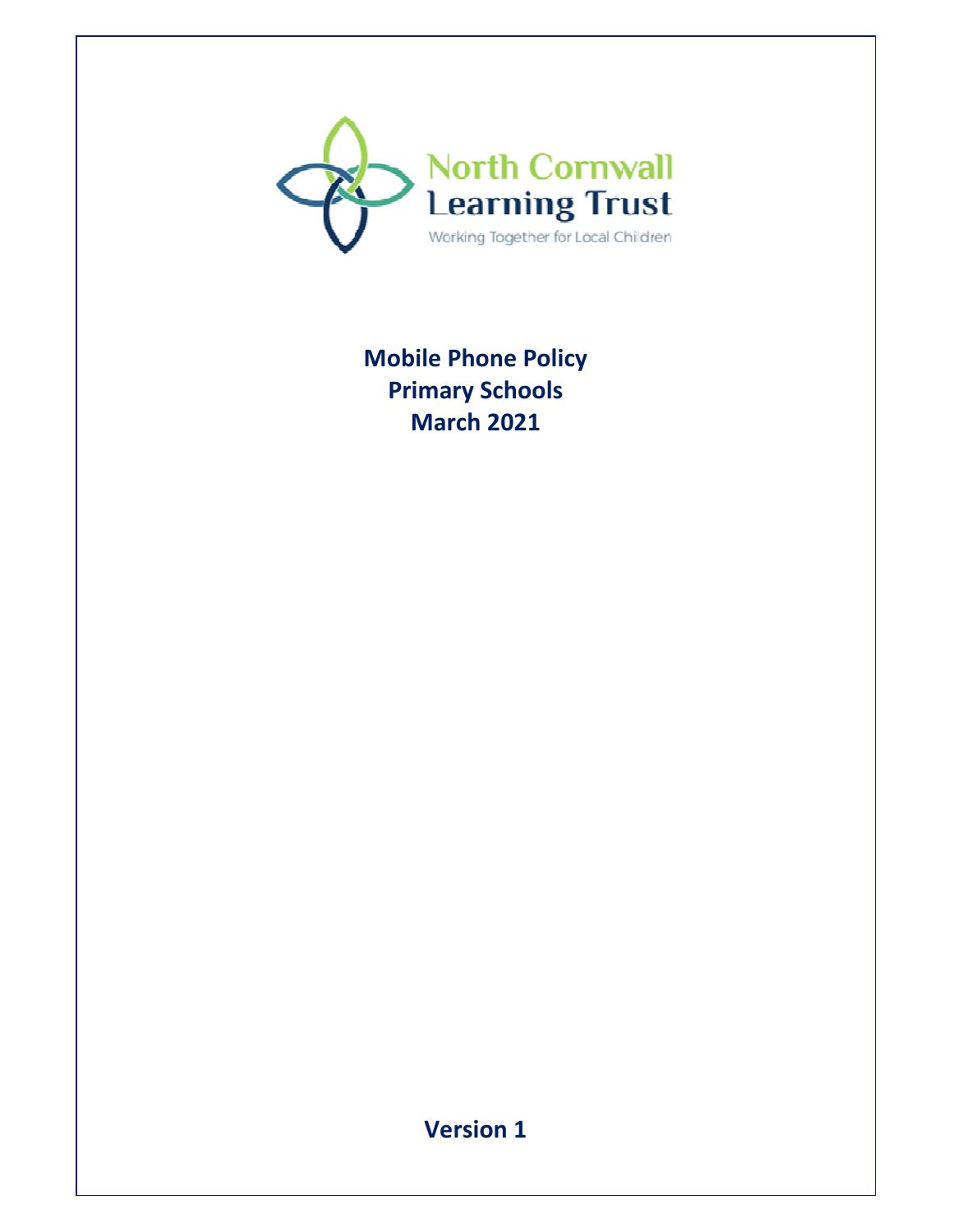#### **Introduction and Aims**

At North Cornwall Learning Trust Schools, the welfare and well-being of our pupils is paramount. The aim of the Mobile Phone Policy is to allow users to benefit from modern communication technologies, whilst promoting safe and appropriate practice through establishing clear and robust acceptable mobile user guidelines. This is achieved through balancing protection against potential misuse with the recognition that mobile phones are effective communication tools. It is recognised that it is the enhanced functions of many mobile phones that cause the most concern, offering distractions and disruption to the working day, and which are most susceptible to misuse including the taking and distribution of indecent images, exploitation and bullying. However, as it is difficult to detect specific usage, this policy refers to ALL mobile communication devices.

#### **Scope**

This policy applies to all individuals who have access to personal mobile phones on site. This includes staff, volunteers, committee members, children, young people, parents, carers, visitors and contractors. This list is not exhaustive. This policy should also be read in relation to the following documentation:

- Safeguarding Children Policy
- Anti-Bullying Policy
- Guidance on the Use of Photographic Images and Videos of Children in Schools

It is fully recognised that imposing rigid regulations on the actions of others can be counterproductive. An agreement of trust is therefore promoted regarding the carrying and use of mobile phones within the setting, which is agreed to by all users:

## **Personal Mobiles – Staff**

- Staff are not permitted to make/receive calls/texts during contact time with children. Emergency contact should be made via the school office.
- Staff should have their phones on silent or switched off and out of sight (e.g., in a drawer, handbag or pocket) during class time.
- Mobile phones should not be used in a space where children are present (e.g., classroom, playground).
- Use of phones (including receiving/sending texts and emails) should be limited to noncontact time when no children are present e.g., in office areas, staff room, empty classrooms.
- It is also advised that staff security protect access to functions of their phone.
- Should there be exceptional circumstances (e.g., acutely sick relative), then staff should make the Headteacher aware of this and can have their phone in case of having to receive an emergency call.
- Staff are not at any time permitted to use recording equipment on their mobile phones, for example: to take recordings of children, or sharing images. Legitimate recordings and photographs should be captured using school equipment such as cameras and ipads.
- Staff should report any usage of mobile devices that causes them concern to the Headteacher.

# **Mobile Phones for work related purposes**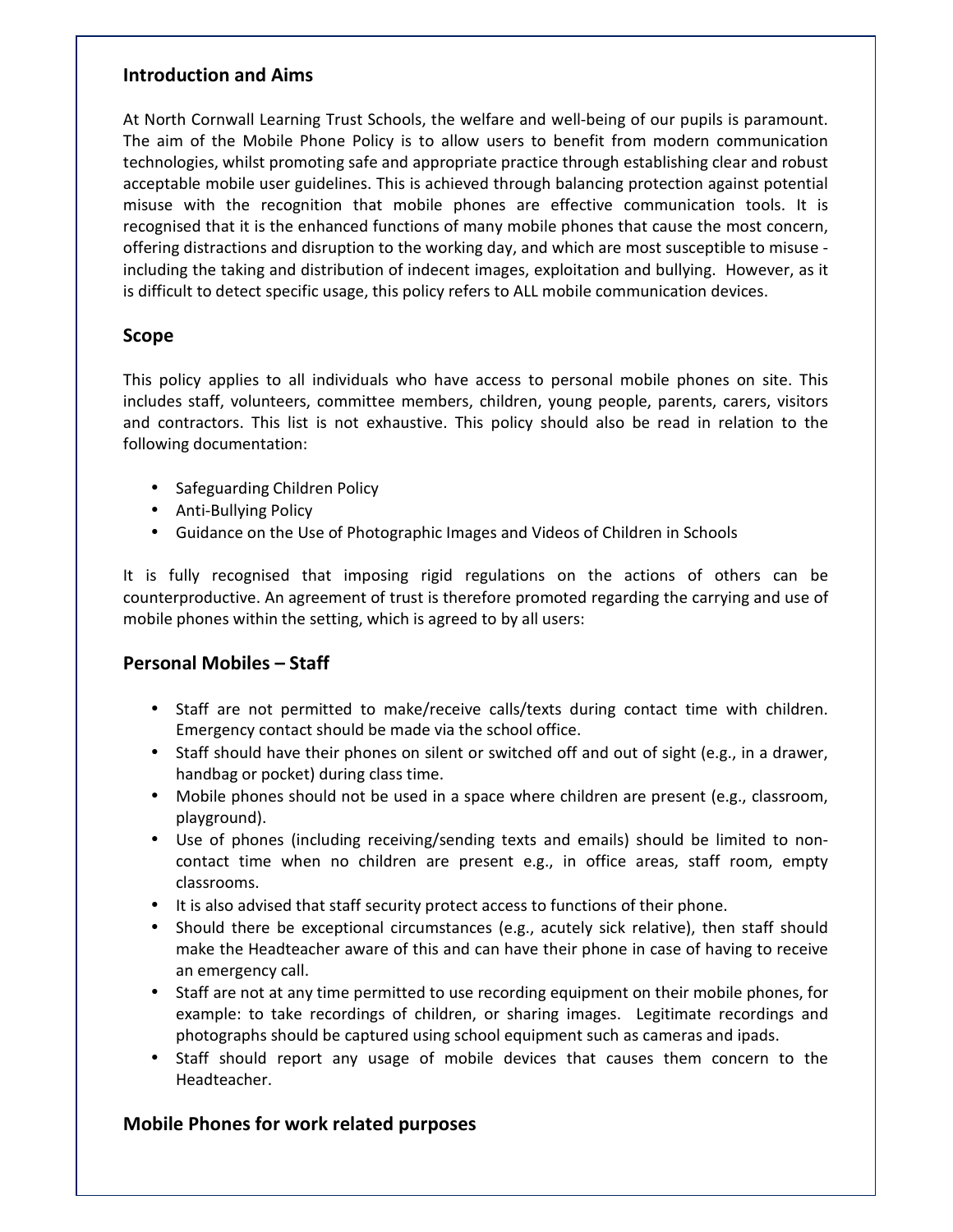We recognise that mobile phones provide a useful means of communication on offsite activities. However, staff should ensure that:

- Mobile use on these occasions is appropriate and professional (and will never include taking photographs of children).
- Mobile phones should not be used to make contact with parents during school trips all relevant communications should be made via the school office.
- Where parents are accompanying trips they are informed not to make contact with other parents (via calls, text, email or social networking) during the trip or use their phone to take photographs of children.

## **Personal Mobiles – Pupils**

We recognise that mobile phones are part of everyday life for many children and that they can play an important role in helping pupils to feel safe and secure. However, we also recognise that they can prove a distraction in school and can provide a means of bullying or intimidating others. Therefore:

- Pupils are not permitted to have mobile phones at school or on trips.
- If in the rare event of a parent wishing for his/her child to bring a mobile phone to school to contact the parent after school:
- the parent must discuss the issue first with their child's teacher.
	- $\circ$  the phone must be handed in, switched off, to the teacher first thing in the morning and collected from them by the child at home time (the phone is left at the owner's own risk).
- Mobile phones brought to school without permission will be confiscated and returned at the end of the day.
- Where mobile phones are used in or out of school to bully or intimidate others, then the head teacher does have the power to intervene 'to such an extent as it is reasonable to regulate the behaviour of pupils when they are off the school site'.

## **Volunteers, Visitors, Governors and Contractors**

All Volunteers, Visitors, Governors and Contractors are expected to follow our mobile phone policy as it relates to staff whilst on the premises. On arrival, such visitors will be informed of our expectations around the use of mobile phones and may be asked to leave their mobile phone in the office for the duration of their visit.

## **Parents**

While we would prefer parents not to use their mobile phones while at school, we recognise that this would be impossible to regulate and that many parents see their phones as essential means of communication at all times. We therefore ask that parents' usage of mobile phones, whilst on the school site is *courteous* and *appropriate* to the school environment.

We also allow parents to photograph or video school events such as shows or sports day using their mobile phones – **but insist that parents do not publish images (e.g., on social networking sites) that include any children other than their own**.

Please refer to Guidance on the Use of Photographic Images and Videos of Children in Schools.